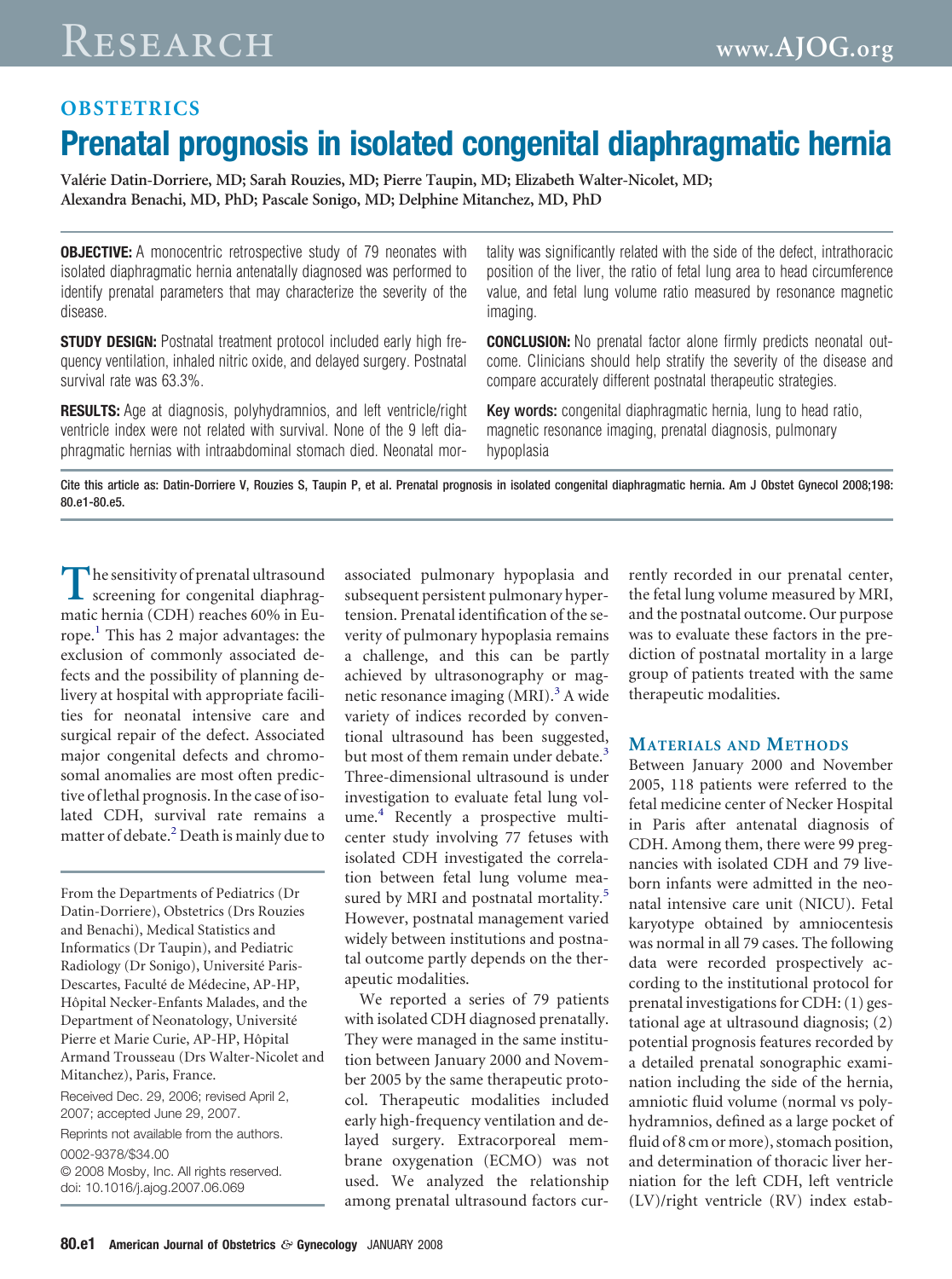

hospital between January 2000 and November 2005. *TOP*, termination of pregnancy. *Datin-Dorriere. Prenatal prognosis in isolated congenital diaphragmatic hernia. Am J Obstet Gynecol 2008.*

lished at mean gestational age of 32.1 weeks (range 22-37) by measuring the size of the LV and the RV on a 4-chamber view at the level of the ventricle annulus<sup>[6](#page-4-0)</sup>; and (3) data recorded by fetal MRI including fetal lung volume (FLV) ratio measured by MRI in 62 cases during the third trimester (31.7 weeks [range 27-37]). The technique of MRI has been described previously.<sup>[7](#page-4-0)</sup> Pulmonary volume was calculated according to the following formula: expected fetal lung volume (milliliters) =  $\exp$  (1.24722 +  $0.08939 \times$  gestational age in weeks). The FLV ratio was expressed as the ratio of the measured to the expected fetal lung volume for the gestational age.

During the last 2 years of the study, the ratio of fetal lung area to head circumference (LHR) was measured by ultrasound in 28 cases of left CDH between 22 and 28 weeks of gestation. Measurement of the lung area was as described first by Metkus et al.<sup>[8](#page-4-0)</sup> This involves first obtaining a transverse section of the fetal chest demonstrating the 4-chamber view of the heart, and second, multiplying the longest diameter by the longest perpendicular of the contralateral lung.

# **Postnatal management**

All in-born babies were treated with the same strategy (1 infant born out of our

institution was converted to this strategy on arrival). Neonates were nasally intubated in the delivery room and immediately transferred to the NICU. The first ventilator strategy used was high-frequency oscillation (Dräger 8000+, Dräger, Anthony, France), designed to limit barotrauma and lung distention. Sedation was performed by sufentanil and midazolam, but muscle paralyzing agents were avoided. Persistent pulmonary hypertension evaluated by echocardiography was managed by high FiO<sub>2</sub> and inhaled nitric oxide. Patients underwent surgical repair only after respiratory and hemodynamic stabilization had been achieved. The treatment protocol did not include prenatal corticosteroids, exogenous surfactant therapy, or ECMO.

# **Statistical analysis**

Results are presented as mean and range or percentage. Estimates of survival were computed by using the Kaplan-Meier method. The relationship between mortality and the potential risk factors was investigated by using log-rank test for dichotomous variables or by using Cox proportional-hazard model for continuous variables, after proportionality of hazards had been checked. Multivariate analyses were made by using Cox proportional-hazard model. Comparison of fetal lung volume values between neonates with intraabdominal stomach and neonates with intrathoracic stomach was performed with use of Wilcoxon sum rank test*.*

A 2-sided *P* value of .05 or less was considered to indicate statistical significance. Statistical analyses were conducted with the R software, version 2.0.0.

This study was approved by the institutional review board.

# **RESULTS**

Between January 2000 and November 2005, 118 patients with antenatal diagnosis of CDH were referred to the fetal medicine unit. Nineteen cases had associated anomalies and were eliminated. Elective termination of pregnancy was performed for 11 of them. Ninety-nine cases had isolated diaphragmatic hernia diagnosed at mean gestational age of 25.2 weeks (range 12-37). Termination of pregnancy was performed in 20 cases (20%). All 79 newborn infants with isolated CDH were admitted in the NICU (Figure 1). Only 1 infant was born out of our hospital after a short labor.

Mean gestational age at birth was 38.4 weeks (range 32-41) and mean birthweight was 3017 g (range 1665-4210). Among the 79 patients, 54 were male infants (68%, sex ratio 2:1). Thirteen were right (16.5%) and 66 were left CDH (83.5%). There was no anterior or bilateral diaphragmatic hernia. No associated anomaly was diagnosed after birth. Main prenatal characteristics of the 79 patients (survivor and nonsurvivors) are shown in [Table](#page-2-0) 1.

Among the 79 patients managed in the NICU, the survival rate was 63.3% (range 53.5 to 74.9) at 1 month. None of the infants died after this period. Among the 29 patients who died, 24 were preoperative deaths and 5 were postoperative deaths. Twenty-eight patients died because of severe uncontrolled persistent pulmonary hypertension. In the last case, septic shock was responsible for the death.

Estimates of possible prenatal predictive factors (as individual relative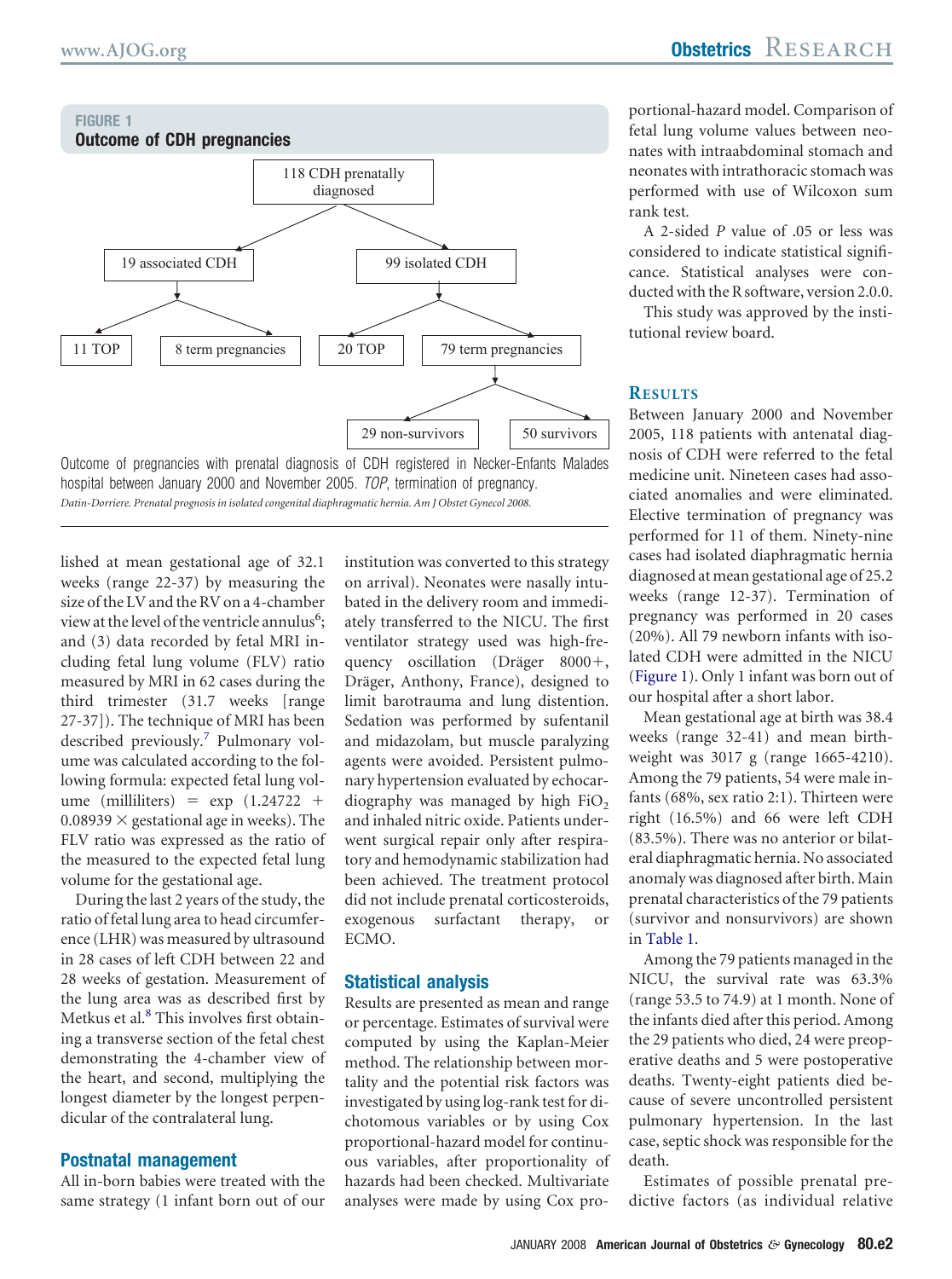### <span id="page-2-0"></span>**TABLE 1**

## **Prenatal characteristics of 79 patients with congenital isolated diaphragmatic hernia according to the neonatal outcome**

|                                        | <b>Nonsurvivors</b><br>$(n = 29)$ | <b>Survivors</b><br>$(n = 50)$ |
|----------------------------------------|-----------------------------------|--------------------------------|
| Sex, number of males (%)               | 21 (72)                           | 33 (66)                        |
| Mean gestational age at diagnosis, wks | 23.6 (12-35)                      | 26.1 (17-37)                   |
| Prenatal diagnosis less than 25 wks, n |                                   |                                |
| Right diaphragmatic hernia, n          |                                   |                                |
| Intraabdominal stomach, n <sup>a</sup> |                                   |                                |
| Intrathoracic liver, n <sup>a</sup>    |                                   |                                |
| Polyhydramnios, n (%)                  | 12 (41)                           | 21 (42)                        |
| LV/RV index                            | $0.79(0.47-1)$                    | $0.81(0.5-1)$                  |
| I HR <sup>b</sup>                      | 1.1 (0.31-1.8)                    | $1.7(0.7 - 3.03)$              |
| FLV ratio. %                           | $27.8(7-78)$                      | 41.5 (16-82.6)                 |
| ª Amona left-sided defect.             |                                   |                                |

<sup>b</sup> LHR ratio was measured for 10 nonsurvivors and 18 survivors.

*Datin-Dorriere. Prenatal prognosis in isolated congenital diaphragmatic hernia. Am J Obstet Gynecol 2008.*

risks) for neonatal mortality are shown in Table 2. Age at the ultrasound diagnosis, polyhydramnios, and LV/RV index were not associated with mortality. Neonatal mortality was significantly associated with the side of the hernia, the intrathoracic position of the stomach, the intrathoracic position of the liver, LHR, and the FLV ratio. The FLV ratio equal to 30% appeared to be the threshold below which mortality was worse and above which survival rate was better. For this threshold, the positive predictive value was 60.8%, the negative predictive value was 71.8%, the sensitivity was 56%, and the specificity was 75.7%. We adjusted the analysis on those factors associated with significant risk of mortality, including position of the liver, LHR, and FLV ratio. As a consequence, right CDH was excluded. The multivariate analysis, performed for the 28 subjects who had antenatal measure of the LHR and MRI, demonstrated that only the LHR and the FLV ratio provide significant independent prediction of survival (Table 2). Postnatal outcome according to LHR value and FLV ratio are shown in Figures 2 and 3.

# **COMMENT**

The aim of this study was to analyze the association between postnatal mortality and potential prenatal predictive factors in a series of 79 patients with isolated CDH managed in the same center during pregnancy and postnatal period. The measure of FLV ratio by MRI was the most accurate prognosis factor for left and right CDH. Intrathoracic liver and LHR were also accurate prognosis factors for left CDH.

We do not confirm the purported significance of some predictors previously reported in the literature, such as age at antenatal diagnosis,<sup>[6,8](#page-4-0)</sup> polyhydram-nios,<sup>[6,9](#page-4-0)</sup> and LV/RV ratio.<sup>[6](#page-4-0)</sup> Gestational age at diagnosis depends on screening programs efficacy. Recent multicenter studies report that the prenatal detection rate of CHD is approximately  $60\%$ .<sup>[1](#page-4-0)</sup> The quality of ultrasound examination is the most significant factor contributing to the missed diagnosis.<sup>[10](#page-4-0)</sup> One study suggested that LV hypoplasia, as determined by the LV/RV index, correlates with poor outcome. The difference between survivors and nonsurvivors was statistically significant between 31 and 40 weeks of gestation.<sup>[6](#page-4-0)</sup> In our study, the LV/RV in-

#### **TABLE 2 Prenatal factors and risk of mortality in isolated CDH**

|                                           |    | <b>RR (95% CI)</b>  | P value | Adjusted RR (95% CI) <sup>a</sup> | value |
|-------------------------------------------|----|---------------------|---------|-----------------------------------|-------|
| Gestational age at diagnosis <sup>a</sup> | 76 | $0.94(0.87 - 1.01)$ |         |                                   |       |
| Side of the hernia <sup>b</sup>           | 79 | $0.36(0.16-0.82)$   |         |                                   |       |
| Intrathoracic stomach <sup>b</sup>        | 66 |                     |         |                                   |       |
| Intrathoracic liver <sup>b</sup>          | 66 | $3.14(1.33 - 7.40)$ |         | $0.83(0.15-4.61)$                 |       |
|                                           | 79 | 1.08 (0.57-2.27)    |         |                                   |       |
| l V/RV index <sup>a</sup>                 | 65 | $0.74(0.05-10.40)$  |         |                                   |       |
| $\mathsf{LHR}^\mathsf{a}$                 | 28 | $0.36(0.17 - 0.77)$ | nna     | $0.43(0.19-0.94)$                 |       |
| $FI$ V ratio <sup>a</sup>                 | 62 | $0.53(0.37-0.74)$   |         | 0.41 (0.19-0.85)                  |       |
| FLV greater than 30% <sup>b</sup>         |    | $0.37(0.17-0.81)$   |         |                                   |       |
|                                           |    |                     |         |                                   |       |

*CI*, confidence interval; *ND*, not determined because all nonsurvivors had an intrathoracic stomach.

a Cox proportional-hazard model. Relative risk (RR) was calculated for a 0.5 increase of LHR; RR was calculated for a 10% increase of FLV ratio.

b Log rank test. For intrathoracic stomach and intrathoracic liver, RR was calculated only for left CDH.

*Datin-Dorriere. Prenatal prognosis in isolated congenital diaphragmatic hernia. Am J Obstet Gynecol 2008.*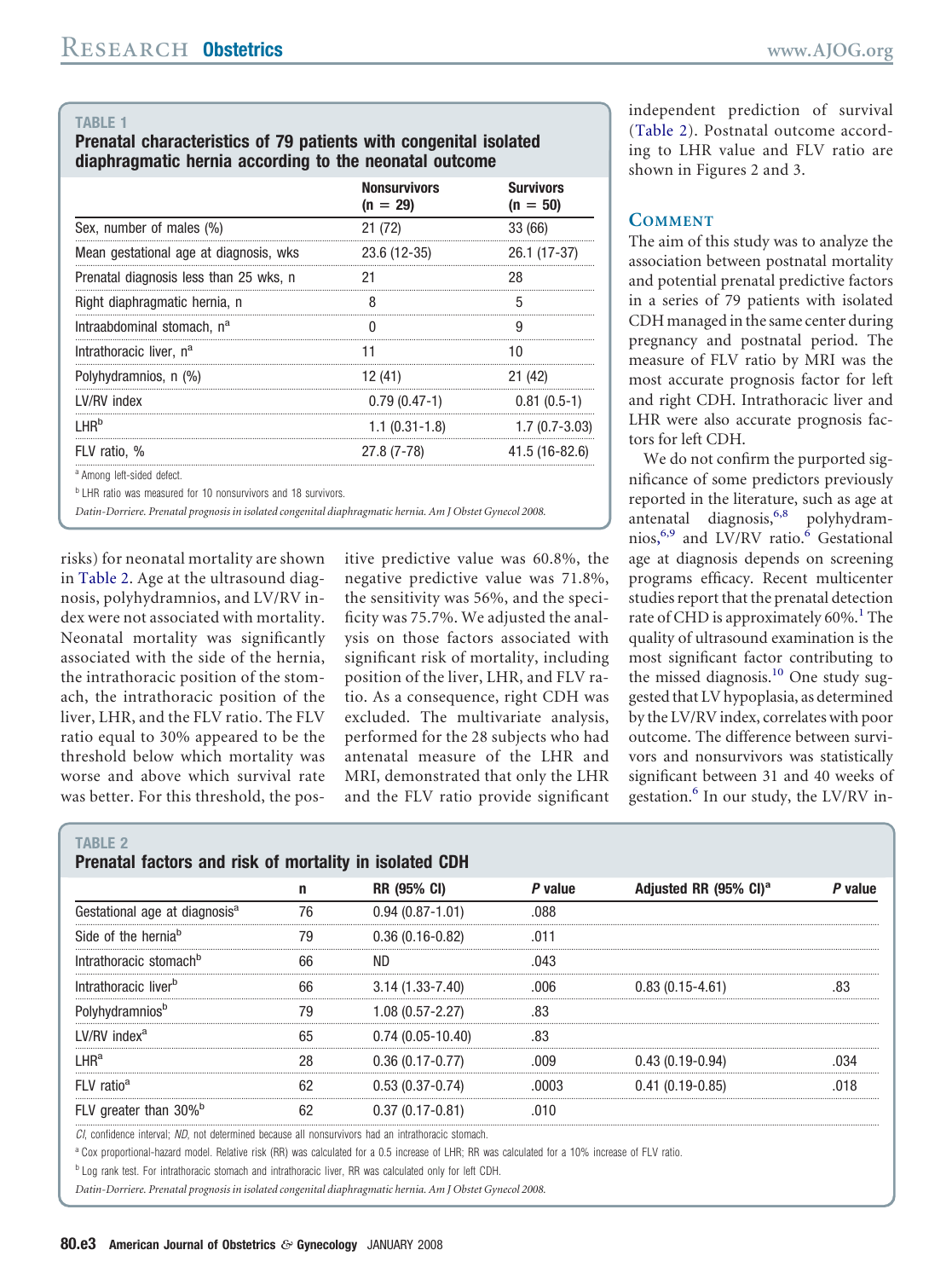

Survival of patients with congenital diaphragmatic hernia according to LHR value ( $n = 28$ ). LHR was measured by ultrasound between 22 and 28 weeks.

*Datin-Dorriere. Prenatal prognosis in isolated congenital diaphragmatic hernia. Am J Obstet Gynecol 2008.*

dex did not reach statistical significance in predicting outcome, but it was measured before 30 weeks in about 25% of the fetuses. On the other hand, Vander-Wall et al<sup>[11](#page-4-0)</sup> showed that left heart dimensions and LV volume in fetuses with CDH did not predict postnatal outcome.

As described previously, right-sided CDH had a worse outcome.<sup>[12,13](#page-4-0)</sup> The presence of intraabdominal stomach may be one of the most accurate predic-

tor of outcome in left CDH. In our series, the 100% survival rate of the infants with intraabdominal stomach confirms previous studies reporting a survival rate better than 90%. $^{14,15}$  $^{14,15}$  $^{14,15}$  However, the practical interest of this element is limited because intraabdominal stomach was infrequent (9 of 66).

Other factors, such as liver position, LHR value, and FLV ratio measured by MRI, are currently under investigation to better assess their capacity in predicting outcome.[3](#page-4-0) Our study confirms the influence of antenatal herniation of the liver on neonatal outcome of left CDH.[8,16-18](#page-4-0) In multivariate analyses including parameters evaluating fetal lung size, liver position did not provide significant independent prediction. However, we consider that this multivariate analysis performed for only 28 subjects was not powerful enough because of the relatively small number of patients in the subgroup.

Although the predictive value of LHR is controversial,  $8,18,19$  it is a strong predictive factor in our study. It was significantly related with the outcome, although recorded in only 28 patients. We



between 27 and 37 weeks.

*Datin-Dorriere. Prenatal prognosis in isolated congenital diaphragmatic hernia. Am J Obstet Gynecol 2008.*

also found that FLV ratio was significantly related with mortality. Our findings are very similar to those quoted by Gorincour et al. $5$  In their study, the survival gap became significant when the ratio value for FLV was below 25%. We found that mortality was worse when the FLV ratio was below 30%. This information may help parents during pregnancy to anticipate the severity of their fetus's disease. However, the statistical data do not allow assessing firmly the postnatal outcome in individual case during prenatal counseling.

The goal of LHR and FLV measures is to evaluate pulmonary hypoplasia based on the estimation of fetal pulmonary volume, but it does not allow functional evaluation of pulmonary vasculature. This is illustrated in our series by the postnatal death of 1 infant with LHR greater than 1.5 and 5 infants with FLV 40% or greater and the survival of 2 infants with LHR less than 1 and 1 infant with FLV greater than 20%. It is also confirmed by the poor sensitivity and the poor predictive value when the threshold for FLV was 30%.

We are aware that information obtained by MRI was established late in pregnancy, reflecting the fact that most patients were not referred until the third trimester. This may be of limited relevance in decision making relative to prenatal therapeutic intervention and to termination of pregnancy, especially in countries in which third-trimester medical termination of pregnancy is illegal. Fetal endoscopic tracheal occlusion by an inflatable balloon is a new strategy in the management of CDH that may im-prove survival.<sup>[20](#page-4-0)</sup> It requires the ability to detect those fetuses more severely affected as soon as the second trimester. A second-trimester prospective study is needed to establish the prognosis value of FLV ratio byMRI. This data associated with LHR measure between 22 and 28 weeks may help to better stratify patients with CDH.

The postnatal survival rate in this study is consistent with those reported in the literature, although all reported cases were exclusively prenatally diagnosed, which is usually considered of worse prognosis.<sup>[2,21](#page-4-0)</sup> The postnatal survival rate